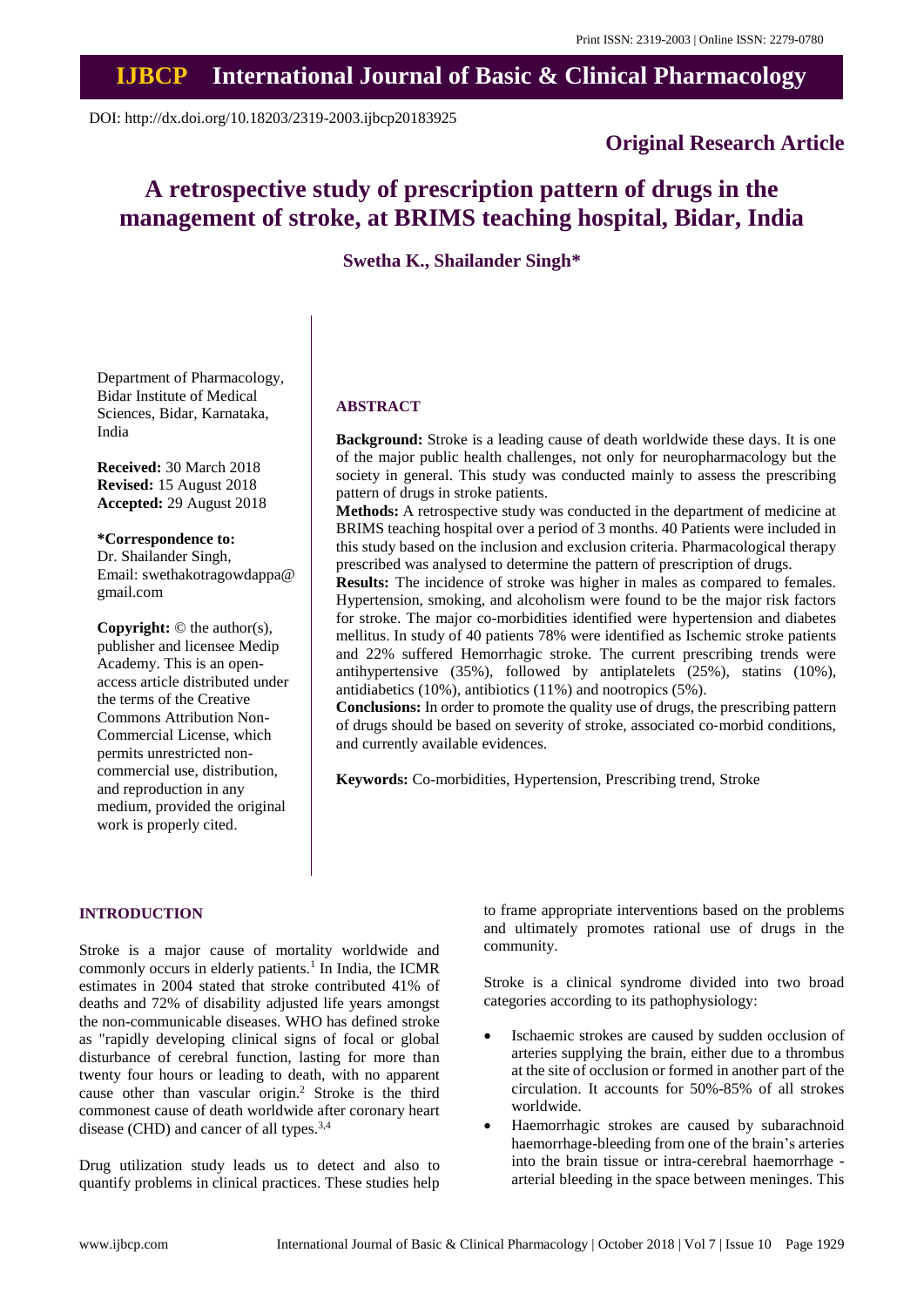category of stroke accounts for 1%-7% and 7%-27% respectively of all strokes worldwide

Stroke prevalence among the elderly in rural India was 1.1% and urban India was 1.9%. <sup>5</sup> Prevalence is directly proportional to age and inversely proportional to the education levels of stroke survivors.

Three transitions have contributed to the emergence of the stroke epidemic: demographic, lifestyle and socioeconomic. Non-modifiable stroke risk factors.<sup>6,7</sup> include; age, sex, low birth weight, ethnicity and genetic factors. According to the recent studies conducted, it was found that modifiable risk factors such as hypertension (40%), alcoholism (35%), smoking (28%) and hyperlipidemia (17%) are the commonest cause of stroke among the elderly.<sup>8</sup> Smoking, alcoholism, increased BMI, diabetes and hypertension are significantly associated with strokes among young people. The presence of coronary artery disease and large artery atherosclerosis are also considered the strong predictors of a new vascular event among the stroke survivors.

Currently the awareness regarding the diagnosis of stroke is through the FAST examination (which adopts weakness of face, arm as well as speech and essentially time). The other means of diagnosis are CT scan, MRI scan, PET and ultra sound.

According to NICE guidelines 2011, early recognition and diagnosis of stroke using validated tools outside hospital environment can help save life and limit disability. Proven treatments of acute thrombotic stroke include intravenous thrombolysis within 3hours of onset of symptoms, use of aspirin within 48hours and decompressive surgery for malignant middle cerebral artery infarction. The drug treatment strategy is involved with selecting drugs like<br>thrombolytics, anticoagulants, antihypertensives  $throughants,$  anticoagulants, (angiotensin converting enzyme-inhibitors, angiotensin II receptor blockers, and diuretics), blood lipid lowering agents (statins), antiplatelet drugs (aspirin and clopidogrel), and cerebral activators. It is also recommended to select, a route, and dosage form of drugs to have optimal therapeutic effects to manage cerebrovascular accident.

Primary management of stroke includes antiplatelet therapy with aspirin, statin therapy and blood pressure management. Secondary management with carotid endarterectomy, carotid angioplasty, warfarin and heparin is useful.

Primary preventive interventions are expected to target at behavior modification such as reduced smoking, alcohol and salt consumption patterns and increased physical activity. Increasing fruit and vegetable consumption (for each 1-serving per day) is considered to reduce the risk of stroke by 6%. Secondary prevention is through the pharmacological therapy. Tertiary prevention is attributed to maintain their ability to carry out daily activities. Stroke rehabilitation is expected to begin as soon as possible after a person has a stroke and continue for as long as it is clinically appropriate. 9

The purpose of the study was mainly to assess the prescribing pattern of drugs in stroke patients.

#### **METHODS**

A descriptive retrospective study was conducted in the department of medicine at BRIMS teaching hospital over a period of 3 months for analysing the prescribing patterns of drugs in stroke patients. About 40 patients were included in this study based on the inclusion and exclusion criteria.

Details regarding the prescribed drugs were obtained from patient case report and through clarification by the attending physician. Pharmacological therapy prescribed was analysed to determine the pattern of prescription of drugs.

Patients were selected and excluded according to the following criteria's.

#### *Inclusion criteria*

All patients who were diagnosed (confirmed either clinically or radiologically) to have stroke with age more than 18years of either sex.

#### *Exclusion criteria*

- Age  $\leq$ 18 yrs,
- Pregnant/lactating women,
- Patient with hepatic disorder,
- Patient with bleeding diathesis,
- Patient with intracranial abnormalities.

#### **RESULTS**

Following results were obtained from the study conducted in BRIMS teaching hospital for a period of 3 months. The incidence of stroke was higher in males (26) as compared to females (14) (Figure 1 and 3) and half of the patients were between 51-70 age group (Table 1). The prevalence of ischemic stroke (31) was found to be greater as compared to that of the hemorrhagic stroke (09) (Figure 2).

Smoking and alcoholism were found to be the major risk factors for stroke. Among these 30% of the patients were having both the habits and 32.50% of the patients doesn't have any habits (Figure 4).

The major co-morbidities identified were hypertension (33), Coronary Heart Disease (21) and diabetes mellitus (23) (Figure 5).

In the present study, total 248 drugs were prescribed in 40 prescriptions i.e. average of 6.2 drugs/patient and almost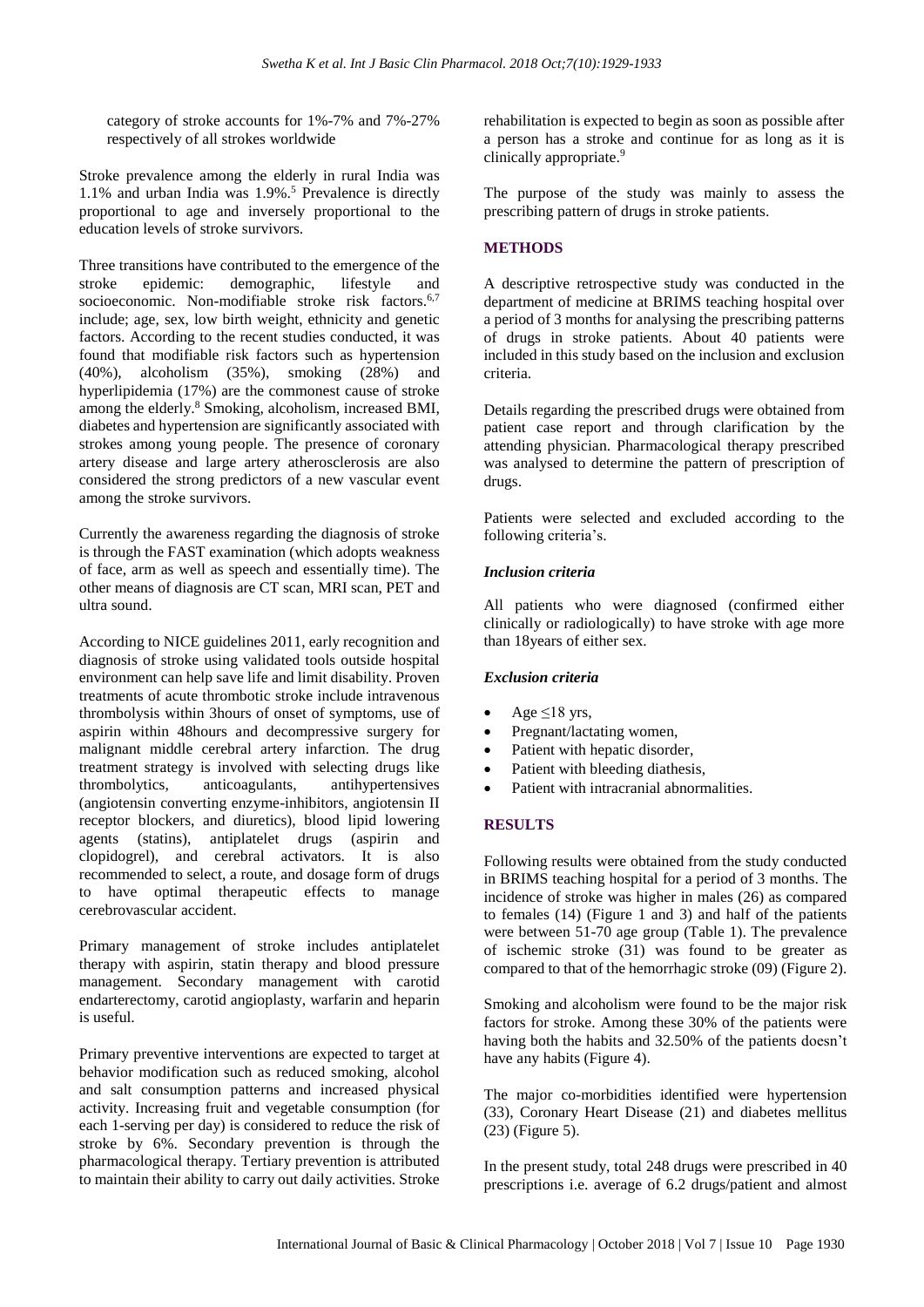half of the patient had been prescribed 7 or more drugs (Table 2).

#### **Table 1: Percentage distribution of age among stroke patients.**

| <b>Age distribution</b><br>(in years) | <b>Number of</b><br>patients |                | <b>Total</b> |       |
|---------------------------------------|------------------------------|----------------|--------------|-------|
|                                       | <b>Male</b>                  | <b>Female</b>  |              |       |
| 20-30                                 | 01                           | 00             | 01           | 02.5% |
| $31 - 40$                             | 02                           | 0 <sub>1</sub> | 03           | 07.5% |
| $41 - 50$                             | 06                           | 02             | 08           | 20%   |
| $51-60$                               | 07                           | 0.5            | 12           | 30%   |
| 61-70                                 | 05                           | 03             | 08           | 20%   |
| 71-80                                 | 04                           | 0 <sub>1</sub> | 05           | 12.5% |
| 81-90                                 |                              | 02             | 03           | 07.5% |



#### **Figure 1: Gender distribution in study population.**



#### **Figure 2: Prevalence of types of stroke among patients.**

#### **Table 2: Distribution of drugs prescribed in a prescription.**

| No. of drugs<br>prescribed | No. of<br><b>Prescription</b> | Percentage<br>distribution |
|----------------------------|-------------------------------|----------------------------|
| 4 drugs                    |                               | 12.5%                      |
| 5 drugs                    |                               | 20%                        |
| 6 drugs                    |                               | 17.5%                      |
| 7 drugs                    | 17                            | 42.5%                      |
| $>7$ drugs                 | 03                            | 7.5%                       |
| Total                      | 40                            | 100                        |



#### **Figure 3: Age wise gender distribution.**



**Figure 4: Distribution of social habits in stroke patients.**



#### **Figure 5: Distribution on basis of co-morbidities.**

Majority of the drugs prescribed were antihypertensives 87(35%), followed by antiplatelets 62(25%), statins 25(10%), antidiabetics 25(10%), antibiotics 25(10%) nootropics 12(5%) and vitamin supplements 12(5%) (Figure 6).

#### **DISCUSSION**

This study was done to assess the pattern of drugs prescribed in stroke patients. Authors observed that the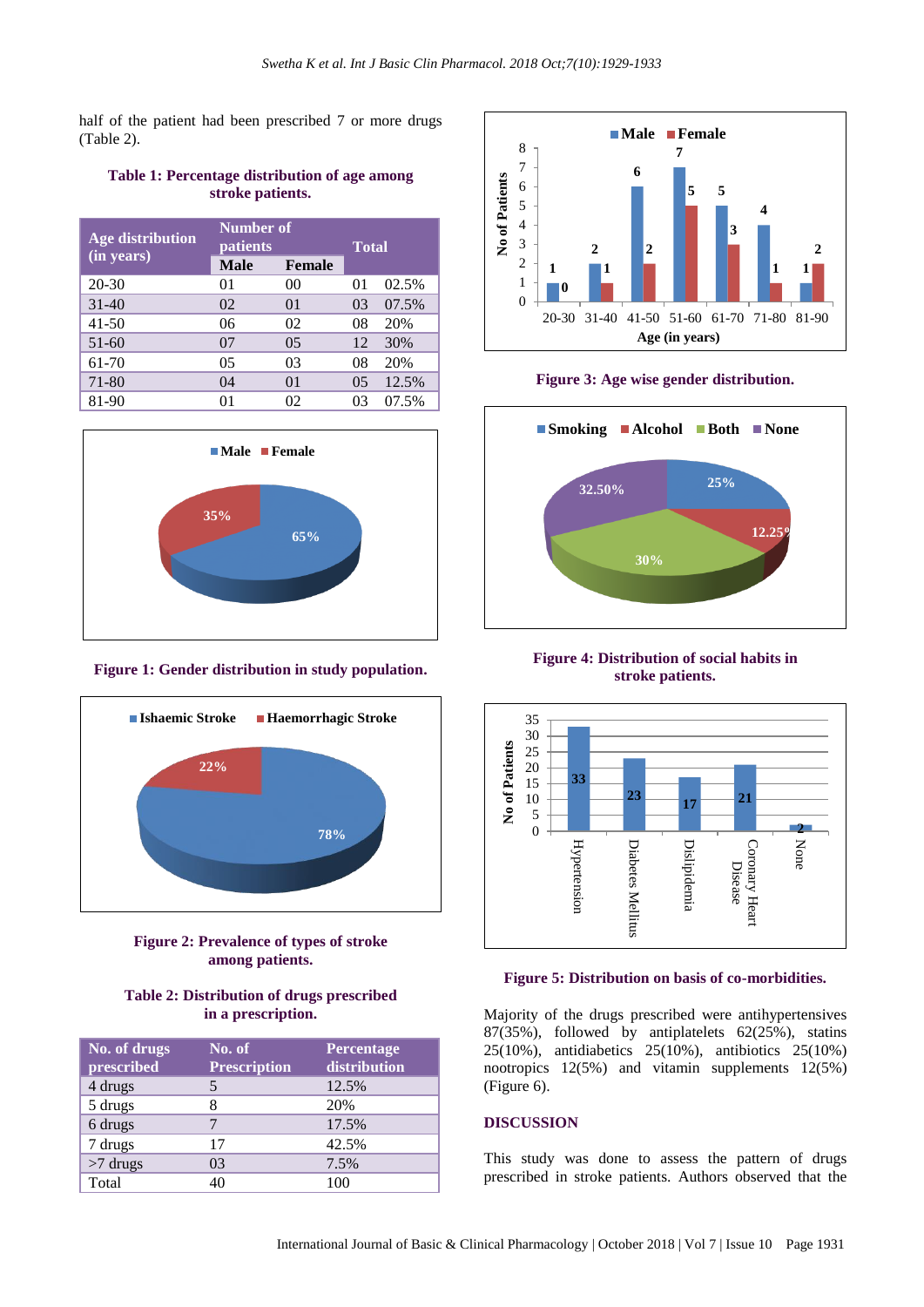incidence of stroke was higher in males (65%) as compared to females (35%).



#### **Figure 6: Percentage of drugs prescribed in stroke patients.**

This was similar to a study conducted by Vurumadla et al, where 69.33% males were affected from stroke.<sup>10</sup> The most common age group affected from stroke was between 51- 70 years. This is in accordance with a study conducted by Abbasi Md et al, where incidence of stroke was higher in the age group 56-70 years.<sup>11</sup>

The prevalence of ischemic stroke was 78% in this study which is similar to study conducted by Preethi P et al, where the prevalence of ischemic stroke was 82.26%.<sup>1</sup> Similar results were obtained in study conducted by Celin et al, that revealed 86.12% Ischemic stroke.<sup>12</sup> Lavy S et al, concluded that in a total stroke cases, 42% had hypertension.<sup>13</sup> In the present study authors found little higher incidence of hypertension (i.e. 82.5%) among stroke patients.

In the present study, hypertension 33(82.5%), coronary heart disease 21(52.5%), diabetes mellitus 23(57.5%) and dyslipidemia 17(42.5%) were the major co-morbidities among stroke patients. A study by Vurumadla S et al, showed that hypertension 102 (68%), dyslipidemia 81 (54.2%), diabetes mellitus 51 (34.6%), heart disease 49 (32.6%) were the commonly seen co-morbidities among stroke patients. 10

In the present study, antihypertensive drugs (35%) were the most commonly prescribed one, followed by antiplatelets (25%), statins (10%), antidiabetics (10%), antibiotics (10%), nootropics (5%) and vitamin supplements (5%). Similarly, Abbasi Md et al, concluded that various drugs commonly prescribed in stroke patients were anticoagulants, antiplatelet drugs, dyslipidemics, antihypertensives, neurotonics.<sup>11</sup>

#### **CONCLUSION**

The study showed stroke prevalence, various aspects affecting it and drug utilization review. According to the

present study the prevalence of ischemic stroke was higher compared to hemorrhagic stroke. The incidence was higher in males with age group of 51-60 years. The common risk factor for stroke is hypertension, smoking, alcoholism. The study also assessed the prescribing trends of drugs. Majority of drugs belonged to antihypertensives and antiplatelet. The usage of drugs differs with hospitals and physicians. The prescribing pattern of drugs should be based on the condition and severity of stroke in order to provide optimal care. Therefore, Standard stroke treatment guidelines should be adopted in India to provide rational therapy.

#### **ACKNOWLEDGEMENTS**

Authors would like to express their gratitude and thanks to Dr. Gajanan P Kulkarni, MD Pharmacology Associate professor and in-charge Head of Department of Pharmacology, Bidar Institute of Medical Sciences, Bidar for permitting us to undertake this research work.

*Funding: No funding sources Conflict of interest: None declared Ethical approval: The study was approved by the Institutional Ethics Committee*

#### **REFERENCES**

- 1. Preethi BP, Naveed AS, Sri Lakshmi G, Rao V. Prescribing pattern of drugs in stroke patients admitted to a multi-specialty hospital, India. Indo Am J Pharmaceut Res.2014;4(2):1015-20.
- 2. Singh H, Gupta JB, Gupta MS, Aggarwal R. Assessment of utility of Siriraj Stroke Score (SSS) in stroke patients of Pt. BD Sharma PGIMS hospital, Rohtak, India. Med J Indonesia. 2001 Aug 1;10(3):164-8.
- 3. Tapas K, Shyamal KD. Epidemiology of stroke in India. Neurol Asia. 2006;11(1):1-4.
- 4. Ovbiagele B, Nguyen-Huynh MN. Stroke epidemiology: advancing our understanding of disease mechanism and therapy. Neurotherapeut. 2011 Jul 1;8(3):319.
- 5. Po HL, Lin YJ, Hseuh IH. The prescribing patterns of antithrombotic agents for prevention of recurrent ischemic stroke. Acta Neurol Taiwan. 2009;18:98-103.
- 6. Ansari AK, Akhund IA, Shaikh AQ. Stroke in elderly; identification of risk factors. J Ayub Med Coll Abbottabad. 2001;13(3):11-3.
- 7. Ali L, Jameel H and Shah MA. Risk factors in stroke. J Coll Physicians Surg Pak. 1997;7:7-10.
- 8. Eapen RP and Parikh JP. A study of clinical profile and risk factors of cerebrovascular stroke. GMJ. 2009;64(2):47-54.
- 9. Kanji S, Corman C, Douen AG. Blood pressure management in acute stroke: comparison of current guidelines with prescribing patterns. Canadian J Neurolog Sci. 2002 May 1;29(2):125-31.
- 10. Vurumadla S, Rakshith V, Murari CH, Venkateshwarlu K. A study on symptoms, risk factors and prescribing pattern of drugs used in stroke patients. Int J Pharm Pharm Sci. 2015;7(1):421-6.